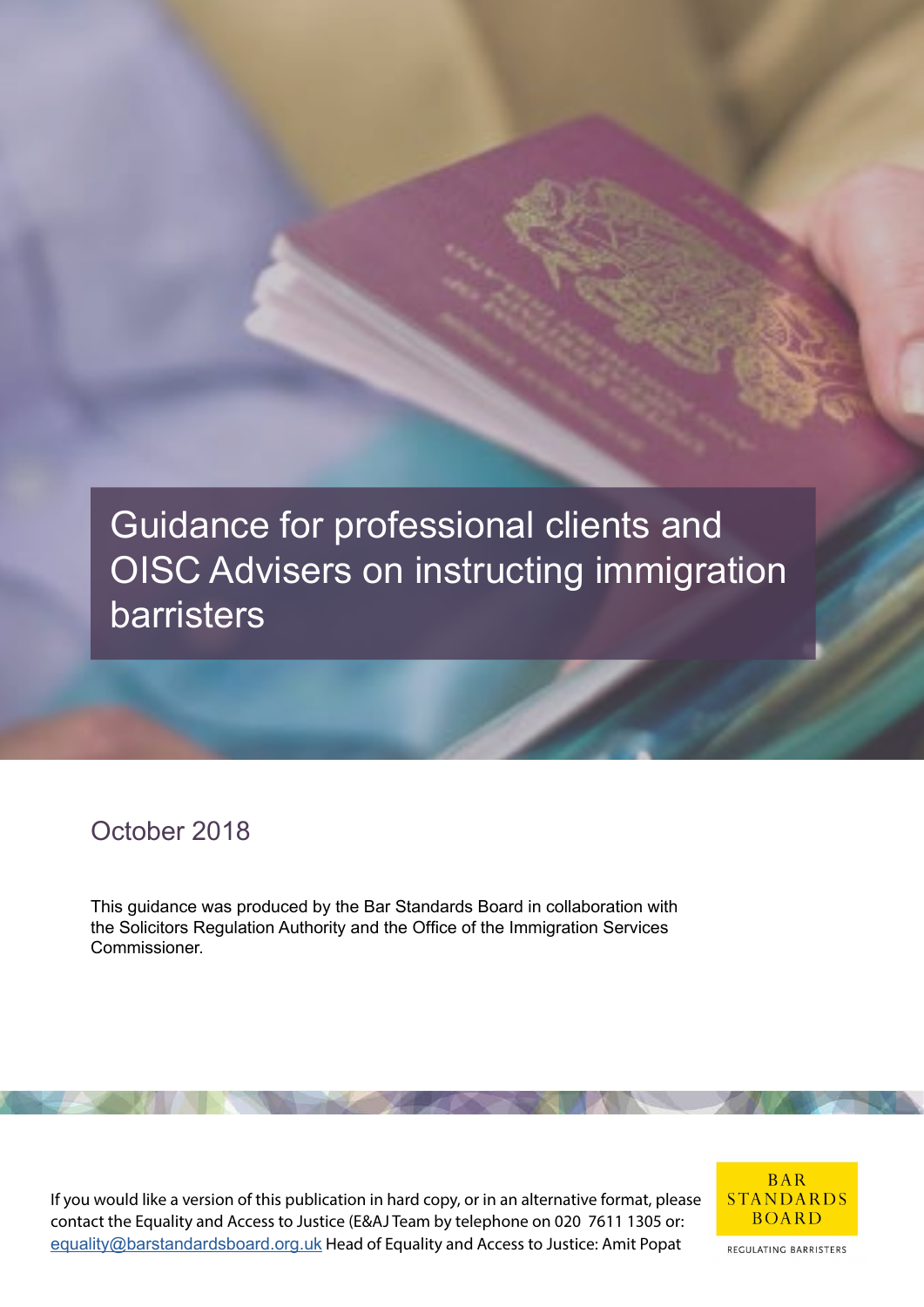# **Section 1: Introduction**

### **Definitions**

**Client:** any person or company who seeks the advice of a legal professional

**Professional client:** any person who is authorised to provide legal services by an approved regulator (such as a solicitor or legal executive) but does not include OISCregulated advisers

**Intermediary:** any person through whom a self-employed barrister or BSB entity is instructed. For the purposes of this guidance it does not include a professional client but may include OISC advisers acting under public or licensed access

**OISC Adviser:** Immigration advisers regulated by the Office of the Immigration Services Commissioner (OISC).

### **Background**

In May 2016, the Bar Standards Board (BSB) published a report on its Immigration Thematic Review (ITR). The ITR highlighted issues that clients faced in seeking legal advice from barristers supplying immigration services. These issues fell into three broad. 'themes', which were:

- **–** Access to justice;
- **–** Poorly informed consumers; and
- **–** Quality of advice and standards of service.

Under the third theme, it was recognised that barristers' services are provided at the end of a typical legal supply chain; therefore, the quality of service they are able to provide can be affected by difficulties that emerge at earlier stages in the supply chain.

One area where problems arise in the supply chain, as identified in the ITR, is when professional clients and OISC regulated advisers instruct barristers. A number of barristers interviewed as part of the ITR highlighted issues that can arise during instruction which can limit the effectiveness of the service barristers provide.

#### **Purpose of the guidance**

This guidance aims to provide professional clients and OISC-regulated immigration advisers with useful information on instructing immigration barristers. OISCregulated advisers should refer to general guidance for professional clients and follow that in addition to those sections specifically targeted at them. This guidance may also be useful for other intermediaries. It will enable them better to advise their clients and provide a better service for their clients when instructing a barrister.

## **Section 2: Responsibilities of the barrister**

#### **Accepting instructions from a professional client**

When a barrister is instructed, it is usually to provide expert legal advice or representation. A barrister can be instructed in various ways. One way is through a professional client. Upon instruction from a professional client, a barrister should send them a client care letter. A client care letter is an important part of the agreement, as it will outline all the important details required for a shared understanding between the professional client and the barrister, which will ultimately benefit the immigration client. The client care letter will outline what work the barrister is going to do, when it will be done, how the client will be charged and how complaints can be made about the barrister's service.

If the scope of the instructions is changed by the professional client (eg where further services are required related to the same client's case), then the barrister is not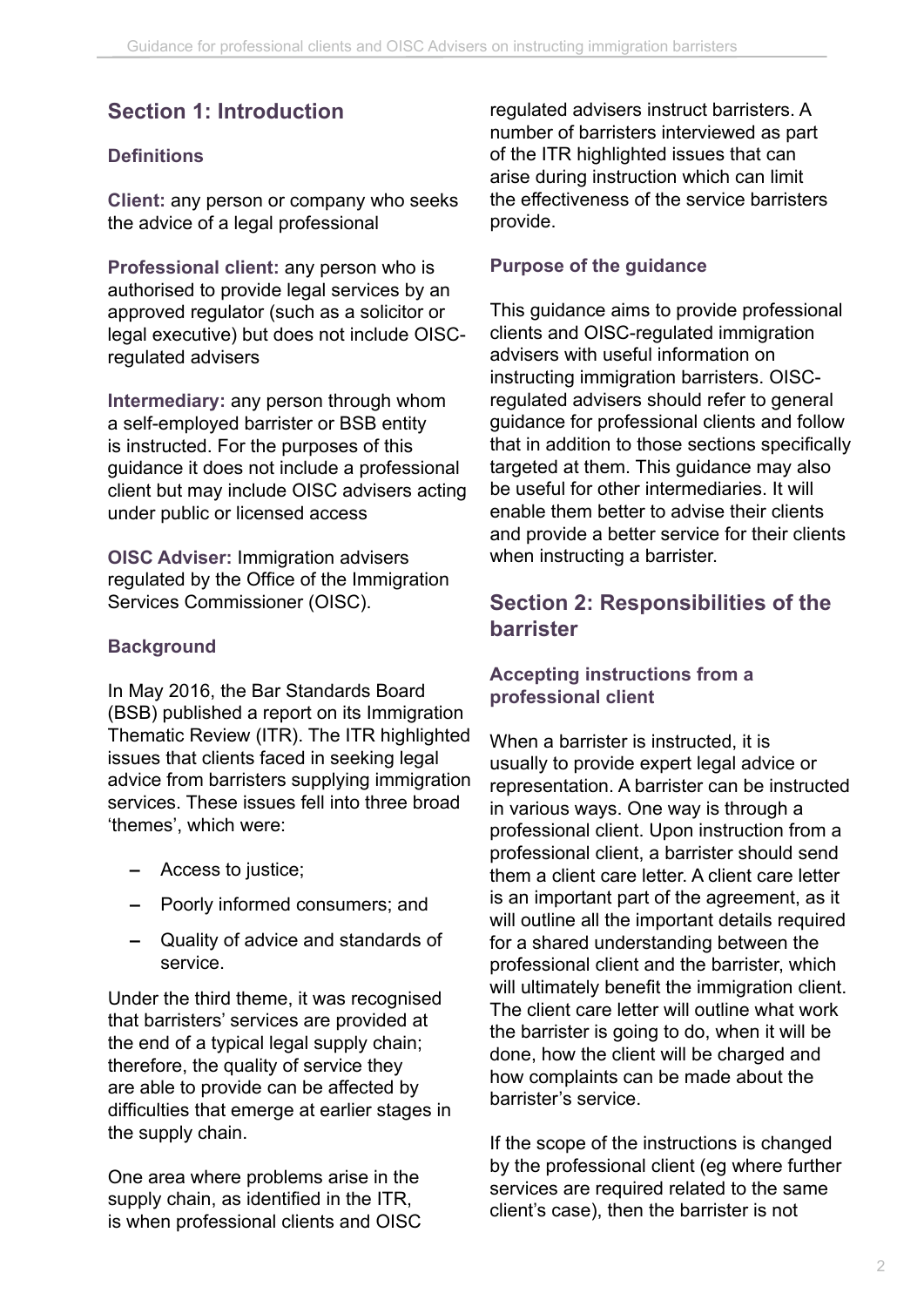required to send a second client care letter. Rather, the barrister will be viewed as accepting instructions once they begin the work, on the same terms as originally agreed, unless they say otherwise.

If a barrister decides to cease acting ('returns instructions'), then they will only do so after either seeking the immigration client's consent, or clearly explaining to them or to the professional client their reasons for returning instructions.

If you are a solicitor and provide immigration or asylum advice under a legal aid contract, you must obtain Immigration and Asylum Accreditation from the Law Society. Membership provides recognised quality standards for asylum practitioners and can be used as a quality mark for solicitors and OISC advisers. For more information, please visit the Law Society's website.<sup>1</sup>

#### **Accepting instructions in public and licensed access work**

### **Public access**

Another way a barrister can be instructed is through public access. Public access is where a barrister has undertaken additional training and is permitted to work directly with clients, and there is no professional client. If a barrister is permitted to conduct public access work, it will appear on their record on the barristers' register. The BSB produces separate guidance for barristers,<sup>2</sup> clients<sup>3</sup> and intermediaries<sup>4</sup> on the public access scheme. A high-level summary is provided at Annex A for information, but any clients seeking to instruct barristers through public access (or their intermediary) should refer to that guidance.

#### **Licensed access**

The BSB also operates a licensed access scheme. This enables certain "licensed" clients to instruct any barrister (whether or not public access trained) directly. The client must either hold a licence issued by the BSB or be a member of a professional body specified in the schedules to the BSB's Licensed Access Recognition Regulations.

### **Accepting instructions from OISC advisers**

Barristers who are accepting work from an OISC-regulated advisor via public or licensed access should take steps to ensure they are aware of what that adviser is entitled to do. OISC advisers can act as intermediaries under the public access scheme or they can apply to be licensed under the licensed access scheme. In either case, they can only undertake work that is permitted by OISC rules.

If you are an OISC adviser doing immigration work on a legal aid contract, you must also obtain Immigration and Asylum Accreditation from the Law Society.<sup>5</sup> The Law Society sets its own competency levels expected of an immigration/asylum adviser based on the capacity you provide them in. For example, different rules apply to trainee casework assistants, casework assistants, senior

<sup>1.</sup> <http://www.lawsociety.org.uk/support-services/accreditation/immigration-asylum/>

<sup>2.</sup> https://www.barstandardsboard.org.uk/media/1945304/the\_public\_access\_scheme\_guidance\_for\_barristers ary 2018 final .pdf

<sup>3.</sup> [https://www.barstandardsboard.org.uk/media/1666529/2.\\_the\\_public\\_access\\_scheme\\_guidance\\_for\\_lay\\_clients.pdf](https://www.barstandardsboard.org.uk/media/1666529/2._the_public_access_scheme_guidance_for_lay_clients.pdf)

<sup>4.</sup> https://www.barstandardsboard.org.uk/media/1945304/the\_public\_access\_scheme\_guidance\_for\_barristers\_febru[ary\\_2018\\_final\\_.pdf](https://www.barstandardsboard.org.uk/media/1945304/the_public_access_scheme_guidance_for_barristers__february_2018_final_.pdf ) (Page 15 onwards)

<sup>5.</sup> <http://www.lawsociety.org.uk/support-services/accreditation/immigration-asylum/>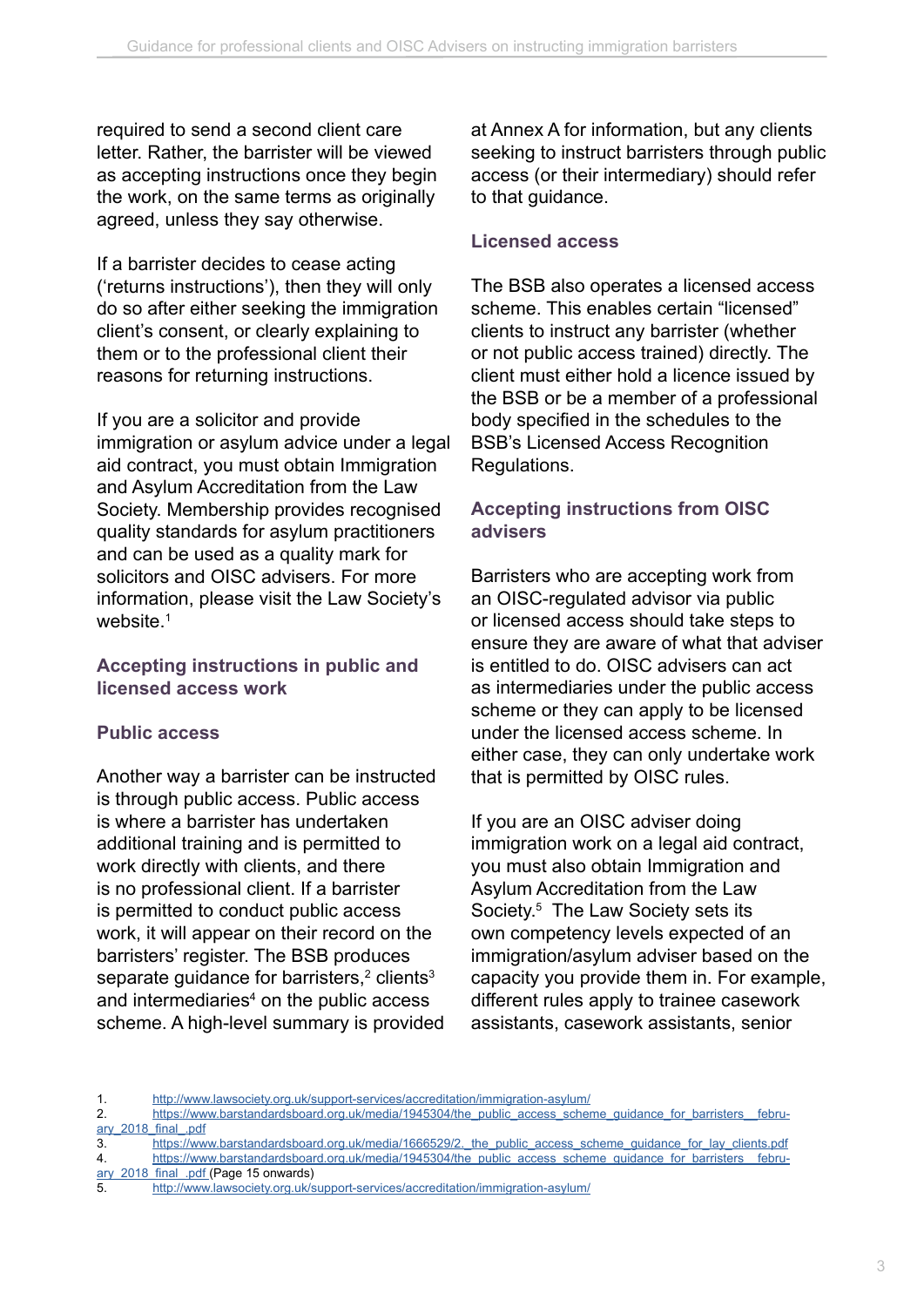caseworkers and supervising senior caseworkers. If you provide immigration services in any of these capacities, you must comply with both OISC's and the Law Society's competency levels (as appropriate).

### **Level 1**

Advisers authorised at OISC Level 1 are not permitted to instruct a barrister or act as an intermediary in order to instruct a barrister through the licensed access or public access schemes.

### **Level 2**

Advisers at Level 2 are able to instruct barristers via the BSB's licensed access scheme (if they have been licensed by the BSB) or act as intermediaries under the public access scheme, but for *advice only* in immigration and asylum matters. This prevents Level 2 advisers from using the licence, or the public access scheme, to instruct barristers to represent clients in any court or tribunal.

If advisers authorised at OISC Level 2 act as intermediaries under the public access scheme it is important to consider that the public access route may require much more involvement from the client, and so is unsuitable for clients who may struggle to understand the legal process.

### **Level 3**

OISC advisers at Level 3 are able to instruct barristers via the BSB's licensed access scheme (if they have been licensed by the BSB) or act as intermediaries under the public access scheme, for both advice and to represent clients before the Tribunal.

If being instructed via the BSB's licensed access scheme, the barrister should check the OISC advisers licence to ensure they are permitted to accept the work they will be doing. If it has not been sent, the barrister should request it.

If the OISC adviser is acting as an intermediary under the public access scheme, the barrister must ensure that the intermediary and client understand the true nature of the arrangement. To this end, they should send a client care letter to both the OISC adviser and the client. The OISC adviser may undertake contractual liability for the barrister's fees. If the intermediary does not wish to do so, the barrister may wish to consider why they should deal with an intermediary at all, rather than directly with the client. Model letters to both the intermediary and client are on the BSB's website.<sup>6</sup>

# **Conducting litigation**

Some barristers are authorised to conduct litigation; and with this comes additional responsibilities the barrister must consider. Barristers who are authorised to conduct litigation by the BSB will be appear on the Barristers' Register as having the right do to so. A barrister who is conducting litigation will be responsible for the administrative management of the case, including issuing/commencing proceedings and performing work related to the management of those proceedings (eg going on the record, serving documents etc).

The BSB's guidance on conducting litigation provides a more detailed explanation of what the BSB considers to be litigation.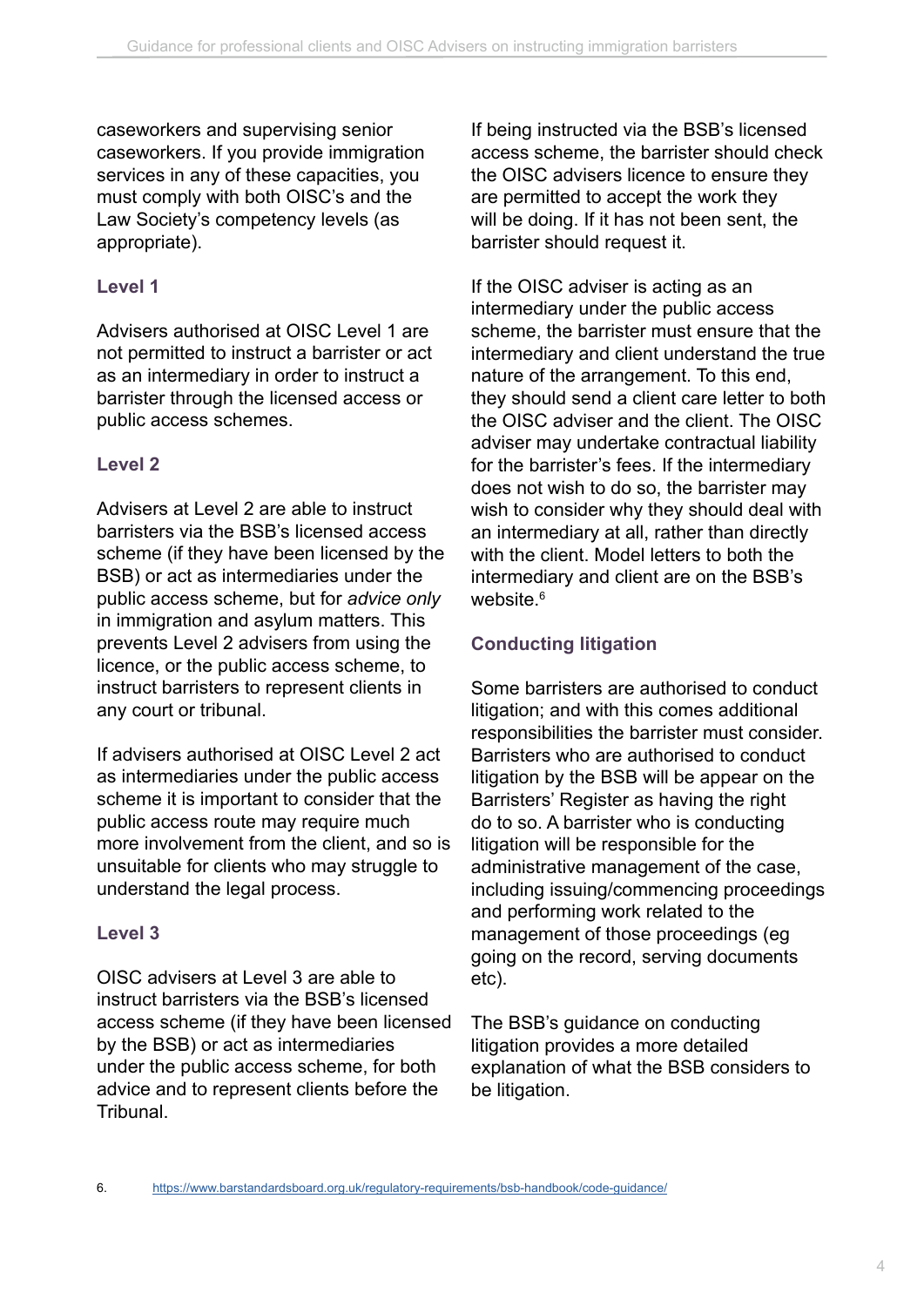Litigation will normally be the responsibility of the professional client, where there is one, but in cases where the professional client appoints a barrister who is also handling the conduct of litigation, it may be useful for the professional client and the barrister to agree who will keep the immigration client updated on case management details, such as hearing dates.

# **Section 3: Responsibilities of the professional client**

## **Before selecting a barrister**

Professional clients will be instructed by clients to provide immigration advice and services which are specific to the client's needs. It is the primary responsibility of the professional client to fully understand these needs and advise or act in the client's best interest to meet them.

In order to achieve this, professional clients will need to:

- **–** gather the relevant information from the client;
- **–** ensure the client is asked pertinent questions and given sufficient time to gather necessary information or documents;
- **–** ensure the client understands both their current position and the merits of any suggested application or course of action;
- **–** ensure the client is aware of the costs that will be associated with any suggested course of action and that these have been agreed in advance of the work commencing;
- **–** inform the client regularly about the progress of their case; and
- **–** inform the client of any outcomes

in writing and in a timely fashion allowing them to give further instruction when necessary.

### **Selecting a barrister**

A professional client should consider the client's needs in determining whether it is in their best interests to instruct a barrister, either for advice or advocacy services. They will be responsible for identifying a set of Chambers or sole practitioner with expertise in the relevant field.

The professional client should explain to the client why they believe such assistance is required, why a specific Chambers or barrister has been identified and obtain the client's agreement to instruct. The professional client will be expected to work competently and effectively with the barrister to progress the case in the client's best interests.

Where a barrister has been instructed to represent the client at an immigration hearing (whether oral or written) the professional client will normally hold overall responsibility for ensuring all necessary paperwork that is required by the tribunal has been submitted and all necessary procedures complied with, even if it has been agreed that such documents will be drafted or submitted by the barrister (where the barrister is authorised to conduct litigation).

# **Section 4: Additional responsibilities in relation to OISC Advisers**

OISC advisers should refer to the general guidance for professional clients on engaging a barrister. This section provides further guidance to OISC advisers.

The BSB licensed access scheme allows certain individuals with a particular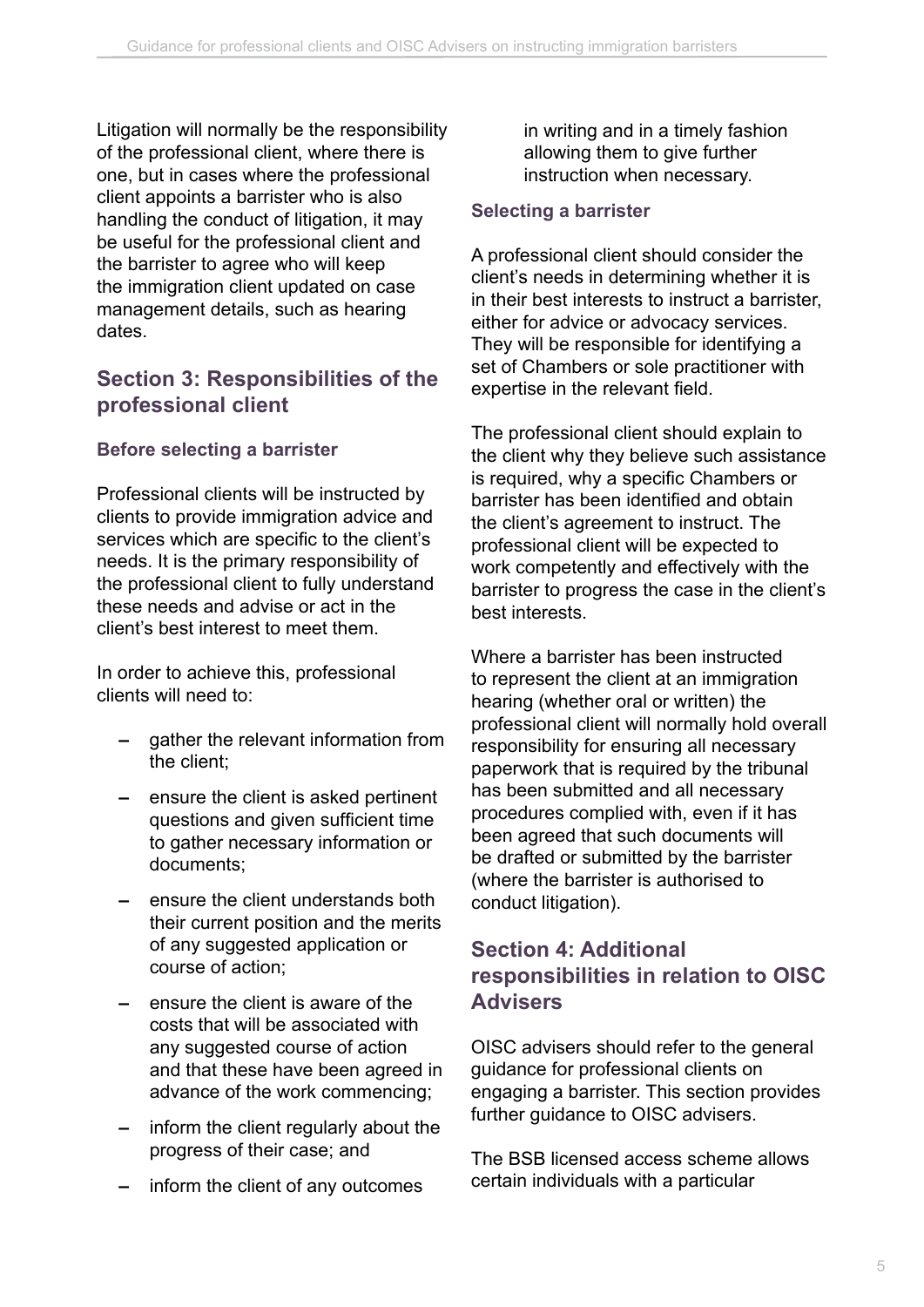expertise to instruct barristers directly on matters related to that expertise. OISC advisers can instruct barristers directly on immigration matters, if they are licensed to do so by the Bar Standards Board. They are also allowed to instruct a barrister as a public access intermediary. A summary of what different levels of OISC adviser are permitted to do under OISC rules is provided above in section two.

When instructing a barrister via licensed access, it is good practice for the OISC advisor to send the barrister a copy of the licence so that the they can establish whether the instructions fall within the remit of the licence.

An OISC adviser who instructs a barrister through the licensed access scheme is contractually liable for the barrister's fee. Where these costs are to be passed on to the client through the adviser's fees, they will need to be agreed with the client in writing before the barrister is instructed

### **Judicial review**

There are special considerations for judicial review cases. No OISC adviser is permitted to act as an intermediary in judicial review matters being pursued through the public access route.

Only OISC advisers authorised in the category of judicial Review Case Management (JRCM) may instruct a barrister via the BSB's licensed access scheme and must instruct a barrister who has permission to conduct litigation. Further details about the responsibilities of OISC advisers instructing counsel in judicial review matters can be found in the OISC's Practice Note - Judicial Review Case Management.

[https://assets.publishing.service.](https://assets.publishing.service.gov.uk/government/uploads/system/uploads/attachment_data/file/607605/Practice_Note_-_Judicial_Review_Case_Management3.pdf ) [gov.uk/government/uploads/system/](https://assets.publishing.service.gov.uk/government/uploads/system/uploads/attachment_data/file/607605/Practice_Note_-_Judicial_Review_Case_Management3.pdf ) [uploads/attachment\\_data/file/607605/](https://assets.publishing.service.gov.uk/government/uploads/system/uploads/attachment_data/file/607605/Practice_Note_-_Judicial_Review_Case_Management3.pdf ) Practice\_Note\_-\_Judicial\_Review\_Case [Management3.pdf](https://assets.publishing.service.gov.uk/government/uploads/system/uploads/attachment_data/file/607605/Practice_Note_-_Judicial_Review_Case_Management3.pdf )

### **Section 4: Supporting barristers**

There are some key issues which are dependent on the professional client that can affect the standard of service a barrister is able to provide to the client. These are quality of paperwork/files, client preparation for the legal system and payment of fees.

### **Considerations relating to files/ paperwork**

Immigration cases are particularly reliant on documentation relating to identity, nationality, length of stay and factors relating to asylum (eg medical reports). Therefore, it is vital that the professional client ensures that the barrister has received all necessary files and paperwork prior to delivering their service.

It may be useful for the professional client to invite the immigration client to check any documentation that is to be sent to the barrister before sending it, in order to ensure that everything is captured and there are no discrepancies.

In asylum cases, the professional client may wish to consider requesting additional evidence, such as information about the client's mental health, physical scarring or medical assessments.

Once the information has been sent to the barrister, they may suggest further evidence that could be helpful to the case and agree with the professional client how this should be obtained.

Where the barrister is to appear at court, the professional client should in the first instance discuss with the barrister what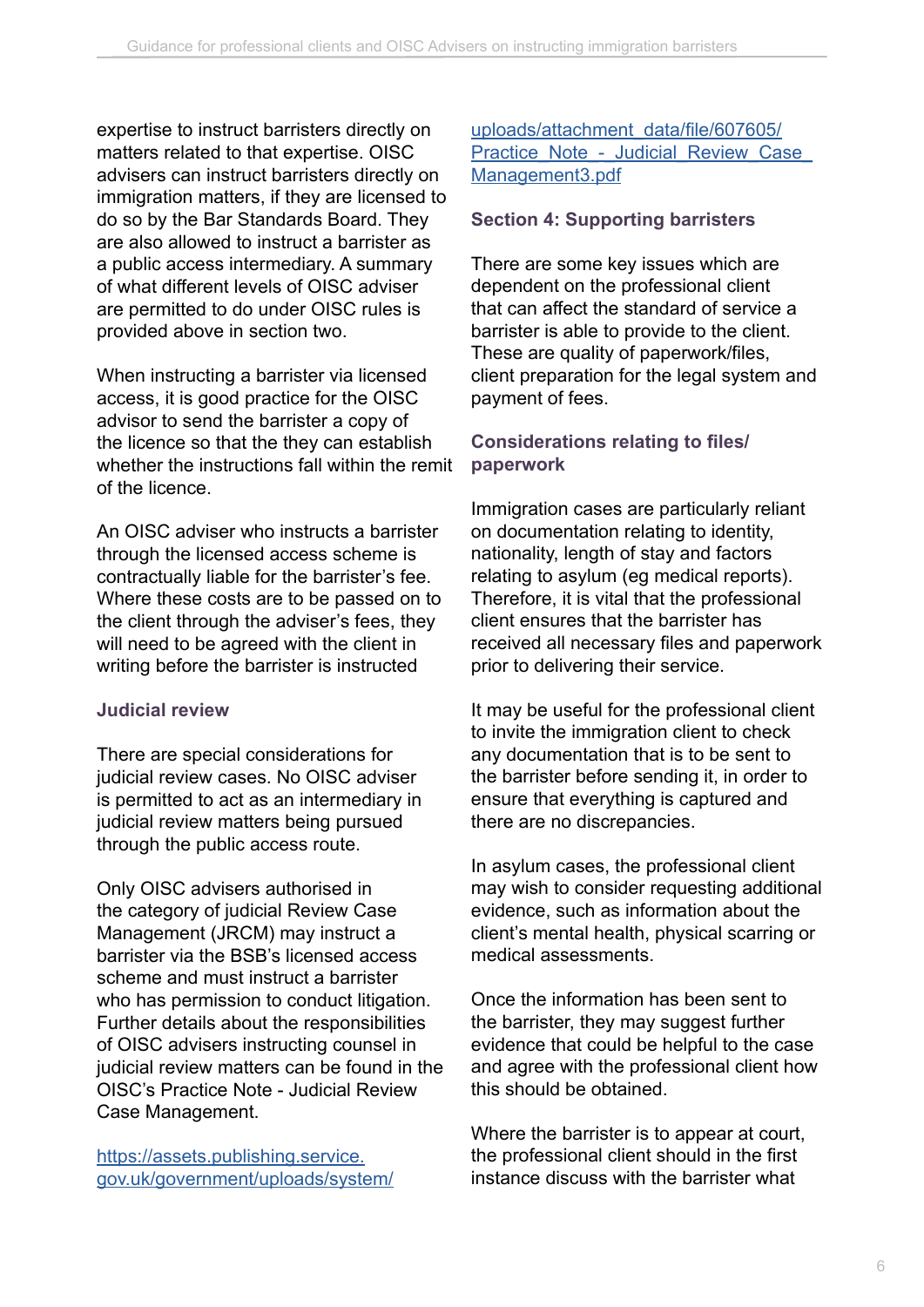level of feedback they require on a bundle and by what date the barrister would need to receive it.

This is important as there are many variables that may affect how far in advance papers will be needed, such as the need for a conference, the seniority of the barrister, the complexity of the case and whether the case is an appeal in which the barrister was not instructed at first instance.

Generally, bundles ought to be received at least five working days prior to the hearing. However, in instances where the professional client wants input from the barrister on the contents of the bundle (eg reading draft witness statements or advising on a draft expert report) then it is best to allow another one or two weeks for comment, depending on the degree of feedback required.

For asylum appeals, barristers would normally expect papers to be delivered at least two weeks in advance, as a conference is often required in advance of the hearing.

It may damage the client's prospects if important files are sent to the barrister at very short notice before a hearing.

### **Client preparation for the legal process**

Evidence shows that many consumers of legal services do not understand the differences between the role of a solicitor and a barrister. The professional client should explain this to the client so that they know what service to expect from the barrister.

Clients in immigration cases are likely to be unfamiliar with the legal process in England and Wales. Professional clients should ensure their clients are prepared for the legal process and know what to expect, particularly in the courtroom.

If the immigration client is appearing in court or before an immigration tribunal, then it is important to outline the court process to them in a way they can understand. This may include providing them with an estimation of how long proceedings may take, outlining what will happen at each stage of the process, highlighting any questions they are likely to be asked, noting what will happen at the end of the hearing and outlining what the outcome of the hearing will mean for the client.

If the client has language needs, the professional client should ensure that they obtain an appropriate interpreter for all parts of the legal process. It is important to note, for example, that interpreters provided by the court will not be able to interpret for the immigration client during conference with their barrister.

The Solicitors Regulation Authority has identified some examples of good practice that can be applied to professional clients working with interpreters. These include:

- **–** making sure interpreters can explain information to clients in a way that the individual client understands;
- **–** providing a discreet opportunity to the client to raise any concerns about the proposed interpreter;
- **–** sensitively considering the client's circumstances and cultural/social background to make sure an appropriate interpreter is selected;
- **–** explaining the role of the interpreter to both the client and the interpreter and making clear who is responsible for payment of all relevant fees; and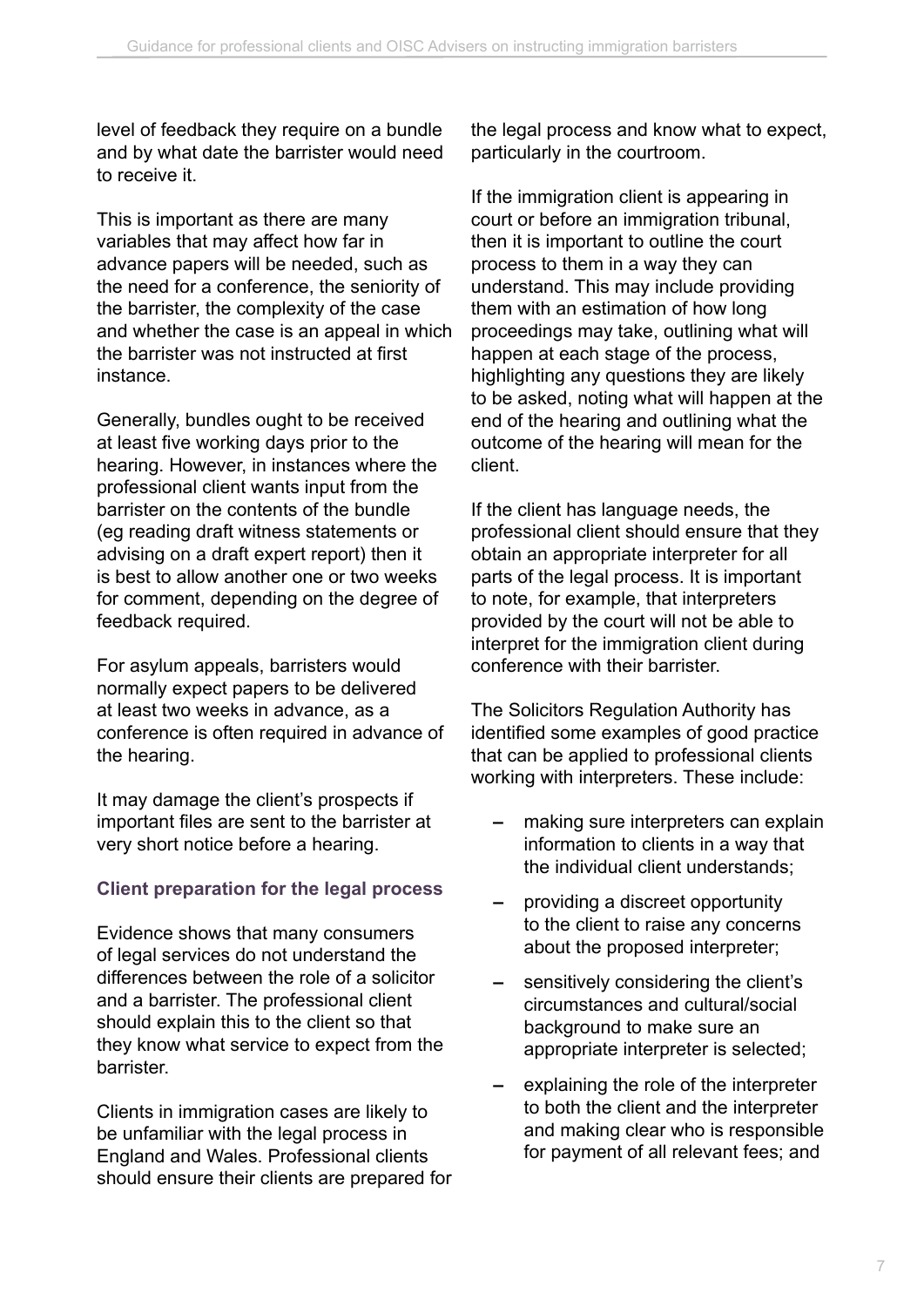**–** undertaking checks to review the quality of interpreters and their work.

### **Managing client vulnerability**

In cases where there is a professional client, barristers will often have limited contact with the client prior to the hearing; therefore, it is particularly important that the professional client identify any vulnerabilities and inform the barrister about them.

With cases which involve professional clients, the responsibility for managing client vulnerability lies with the professional client. However, it would be ideal for the barrister to be informed of any vulnerabilities upon instruction.

If there is an intermediary involved in a public access case, it should be clear who is managing client vulnerability. It is good practice for the intermediary to manage client vulnerability, but it is the barristers' responsibility to ensure vulnerability is managed, and the barrister should not assume the intermediary is going to do this.

The Law Society has published a detailed practice note for solicitors working with vulnerable clients. For immigration advisers, the OISC has also published a practice note on meeting the needs of vulnerable clients.<sup>7</sup>

Barristers also have a responsibility to ensure vulnerable clients are catered for. Professional clients may wish to review the guidance published by the BSB for immigration barristers working with vulnerable clients, so they are aware of what good practice looks like.

More information on identifying client vulnerabilities can be found in the BSB's Vulnerability Good Practice Guide for immigration clients at:

### [https://www.barstandardsboard.org.uk/](https://www.barstandardsboard.org.uk/media/1929040/immigration_vulnerability_guidance_2018.pdf) media/1929040/immigration\_vulnerability [guidance\\_2018.pdf.](https://www.barstandardsboard.org.uk/media/1929040/immigration_vulnerability_guidance_2018.pdf)

Both the SRA and the OISC publish guidance for practitioners on working with vulnerable clients, which should be read to supplement this guidance.

### **Payment of fees**

OISC advisers, solicitors and legal executives are required to provide good information about costs to their clients during the legal process, which should include information about barristers' fees.

It is important for the professional client to ensure that the client is aware of who is responsible for paying fees, how they will be paid (eg if the client's money is to be held on account) and how much the barrister's final fee amounts to.

As barristers' fees can be unpredictable due to instructions being varied or hearings being moved/cancelled, it can be useful for a professional client to keep their client informed of fees incurred and projected costs throughout the case.

It is good practice for a barrister to provide, where possible, an estimate of the fees that may be incurred if the professional client requests one. This may then be conveyed to the client by the professional client, with the caveat that the final fee may differ.

[https://assets.publishing.service.gov.uk/government/uploads/system/uploads/attachment\\_data/file/574531/Practice\\_Note\\_](https://assets.publishing.service.gov.uk/government/uploads/system/uploads/attachment_data/file/574531/Practice_Note_on_Meeting_the_Needs_of_Vulnerable_Clients.pdf) [on\\_Meeting\\_the\\_Needs\\_of\\_Vulnerable\\_Clients.pdf](https://assets.publishing.service.gov.uk/government/uploads/system/uploads/attachment_data/file/574531/Practice_Note_on_Meeting_the_Needs_of_Vulnerable_Clients.pdf)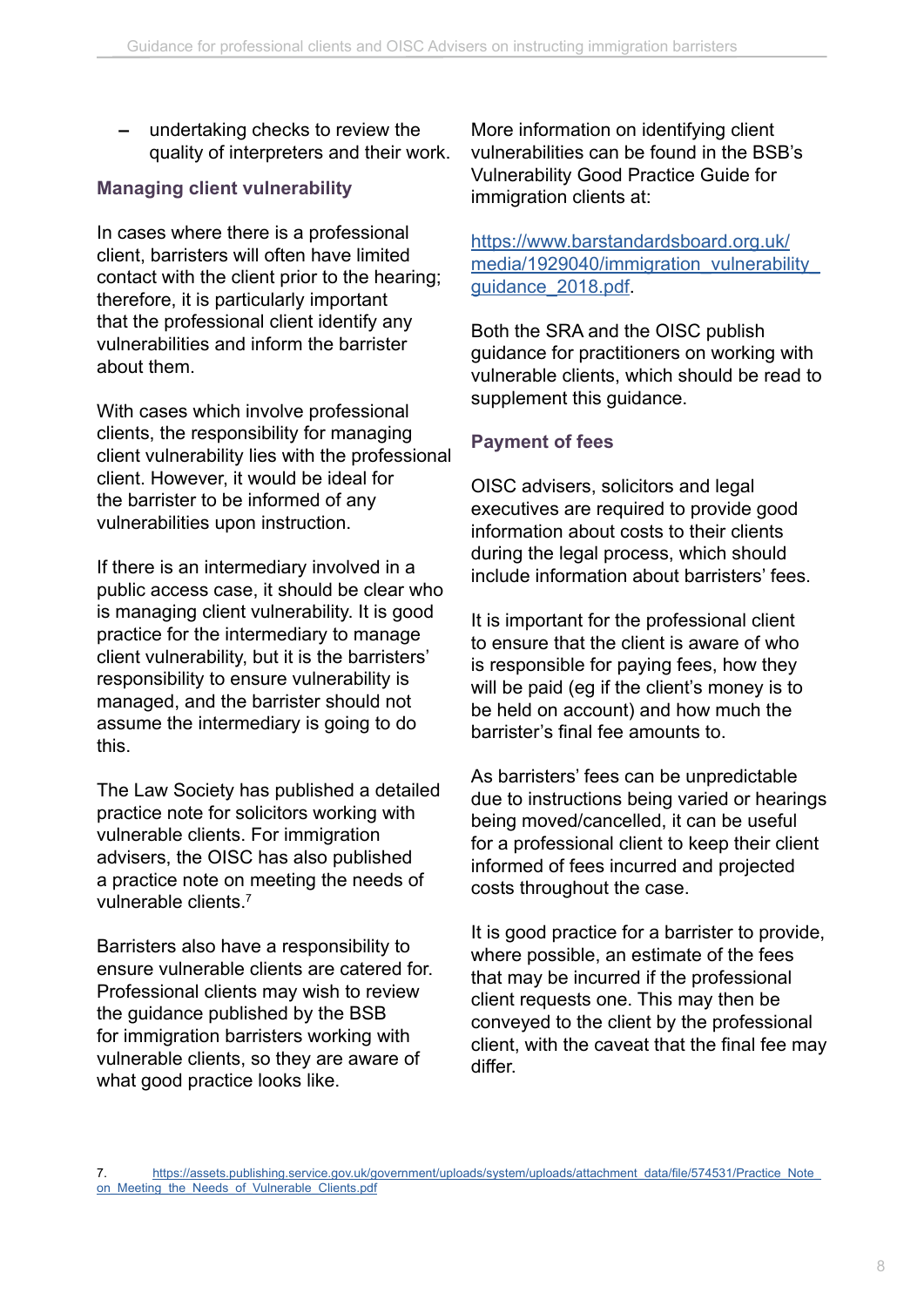Barristers will maintain records to support the fees charged in a case and will provide clients with these records or details of the work performed in order to verify their fee.

When fees are to be paid, the basis on which they will be accrued and who is responsible for paying them will form part of the agreement between the barrister and the professional client when the barrister is instructed.

In cases where a professional client is instructing the barrister, the professional client will usually take responsibility for ensuring that the fees are paid. Terms will usually be agreed to cover when the payment of fees is expected (eg within 30 days of the barrister's invoice being sent to the professional client.)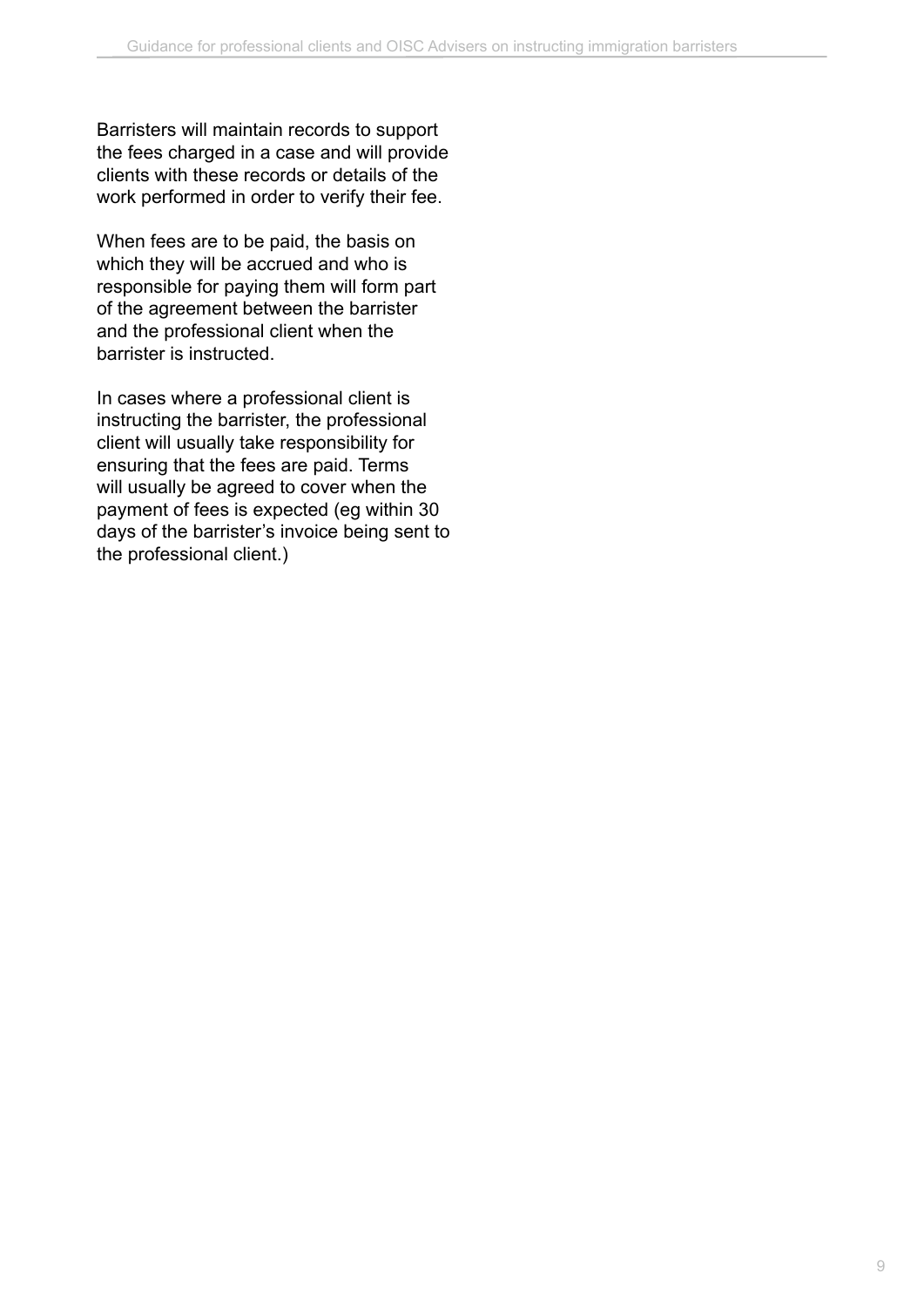## **Annex A – additional responsibilities in relation to public access cases**

Upon accepting public access instructions for an immigration case, a barrister must send the client care letter directly to the client, outlining what work the barrister is going to do, when it will be done, how the client will be charged for the work and how to complain if the client believes the service is inadequate. If there is an intermediary involved, the barrister should send the client care letter to them too.

In public access cases, it is the responsibility of the barrister to retain or ensure the client retains:

- Copies of all instructions;
- Copies of all advice given and documents drafted or approved;
- The originals, copies or a list of all documents enclosed with any instructions; and
- Notes of all conferences and of all advice given on the telephone.

As immigration cases have significant consequences, and clients may be in situations or have characteristics that make them vulnerable, the barrister is expected to ensure that the client is suited to this type of work. Factors that the barrister will consider when assessing a client's suitability for using the public access scheme include:

- The client's English language ability;
- The client's age;
- The client's understanding of, or ability to understand, the UK legal system;
- Any mental health issues the client may have;
- Any physical or mental disability that could affect the client's ability to conduct litigation (if required);
- Any vulnerability or trauma the client may have arising from the matter at issue (particularly if they are seeking asylum);

• Factors that may limit the time that a client can dedicate to conducting litigation (eg caring responsibilities).